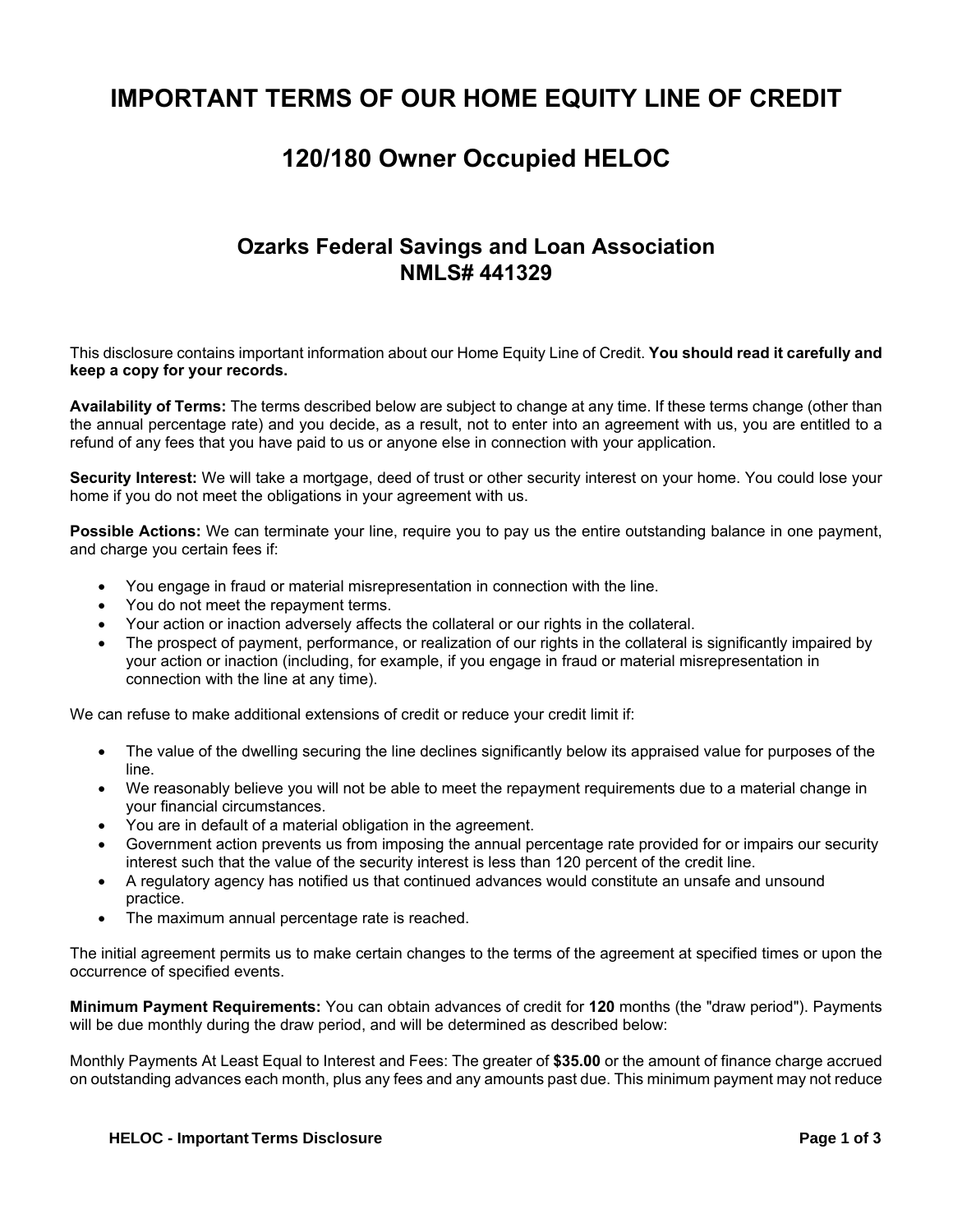the principal that is outstanding on your credit line (unless the monthly accrued finance charge is less than **\$35.00** in which case the minimum payment may not fully repay the principal that is outstanding on your credit line).

We will round the dollar amount of the monthly payment described above to the nearest dollar.

The monthly payment described above will not be less than **\$35.00** during the draw period unless the total outstanding balance on your credit line is less than **\$35.00**, in which case the minimum monthly payment will equal **\$35.00** or the outstanding balance on your credit line, whichever is less.

After the draw period ends, you will no longer be able to obtain credit advances and must pay the outstanding balance over **180** months (the "repayment period"). Payments will be due monthly during the repayment period, and will be determined as described below:

The amount sufficient to amortize the principal amount you owe on the last day of the draw period, plus interest, in substantially equal monthly installments during the repayment period, plus any fees and any amounts past due.

The monthly payment described above will not be less than **\$50.00** during the repayment period unless the total outstanding balance on your credit line is less than **\$50.00**, in which case the minimum monthly payment will equal **\$50.00** or the outstanding balance on your credit line, whichever is less.

**Minimum Payment Example**: If you made only the minimum monthly payments and took no other credit advances, it would take **300** months to pay off a credit advance of \$10,000 at an **ANNUAL PERCENTAGE RATE** of **4.000%**. During that period, you would make **120** monthly payments of **\$35.00** in the draw period followed by **179** monthly payments of **\$72.16** in the repayment period and a final payment of **\$73.86**.

**Fees and Charges:** You must pay the following fees to open and maintain your line of credit:

Closing Fees to Us. You must pay the following to us to open your line of credit: **\$0.00**

Estimation of Third Party Closing Fees. You must pay certain fees at closing to third parties in order to open your line of credit. The third party fees you must pay at closing generally total between **\$50.00** and **\$550.00**. If you ask, we will give you a good faith estimation of the itemized fees you will have to pay to third parties to open your line of credit.

**Fees to Use Your Account.** You must pay us the following fees to use your account:

**Annual Fee: \$0.00**

**Paper Billing Statement Fee: \$0.00**

**Wire Fee: \$20.00** (Due for each request you make to wire an advance of funds against your HELOC Account.) **Stop Payment Fee: \$30.00** (Due for each request to stop payment on a Draw or Draft Check.)

**Returned Credit Line Check Fee: \$30.00** (Due if a Check is drawn on your HELOC Account in an amount that causes the amount you owe to exceed your Credit Limit.)

**Release Fee: \$35.00** (Due to cover recording or filing costs when we release the Security Instrument for this Credit Account - this is an estimate.)

**Returned Payment Fee: \$15.00** (Due for each payment check, draft, or similar instrument which is returned unpaid.)

Property Insurance. In addition to the fees and charges described above in this section, you must carry insurance (hazard and flood insurance, as applicable) on the property that secures the line of credit. **You may obtain all required property insurance from and through anyone you choose that is reasonably acceptable to us.**

**Tax Deductibility:** You should consult a tax advisor regarding the deductibility of interest and charges for the line.

**Variable-Rate Feature:** The line has a variable rate feature, and the annual percentage rate (corresponding to the periodic rate) and the minimum payment can change as a result of this feature.

The annual percentage rate includes only interest and not other costs.